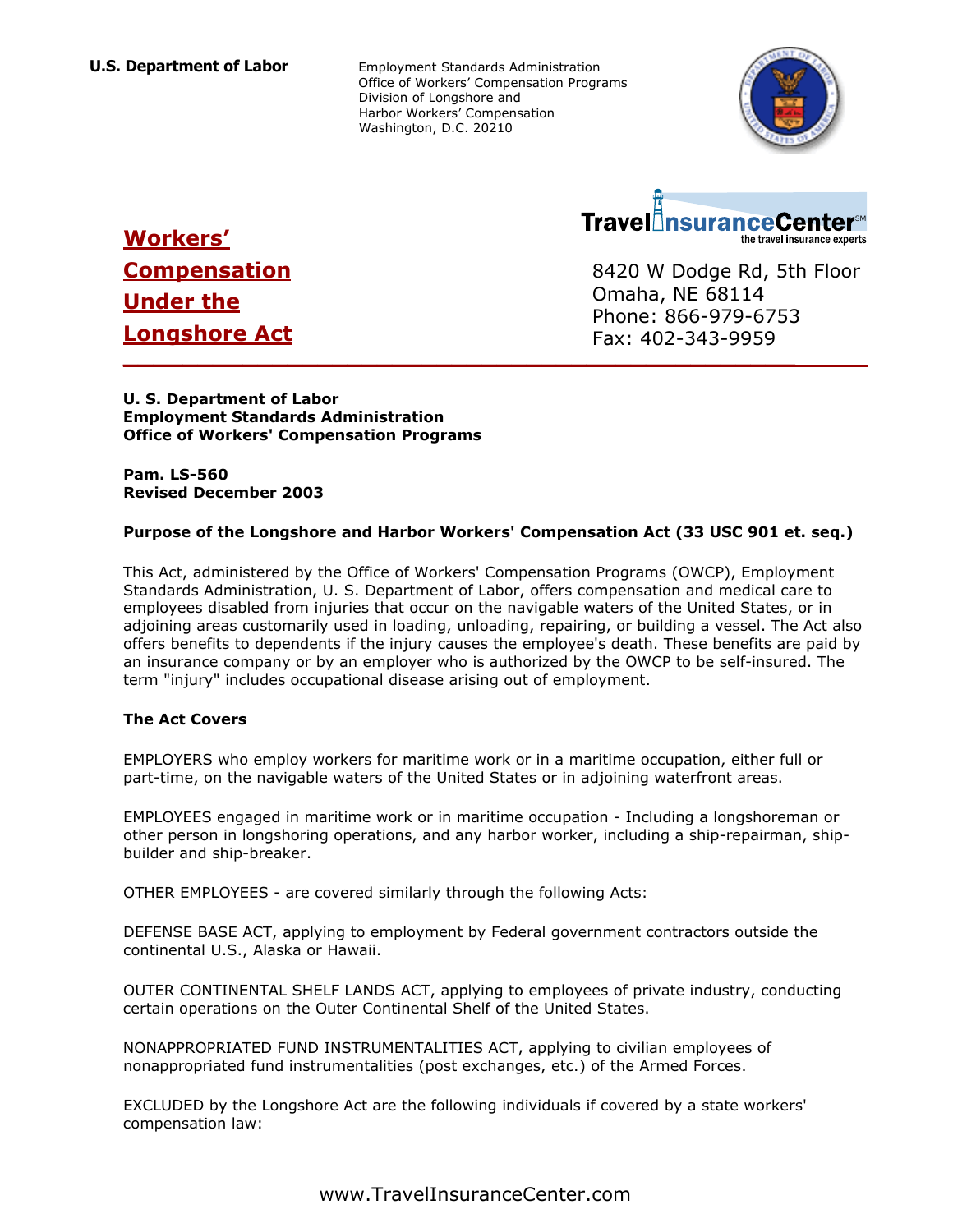## **U.S. Department of Labor**

Individuals employed exclusively to perform office clerical, secretarial, security, or data processing work;

Individuals employed by a club, camp, recreational operation, restaurant, museum, or retail outlet;

Individuals employed by a marina and who are not engaged in construction, replacement, or expansion of such marina (except for routine maintenance);

Individuals who (A) are employed by suppliers, transporters, or vendors, (B) are temporarily doing business on the premises of a maritime employer, and (C) are not engaged in work normally performed by employees of that employer covered under this Act;

Aquaculture workers;

Individuals employed to build, repair, or dismantle any recreational vessel under sixty-five feet in length;

Small vessel workers if exempt by certification of the Secretary of Labor under certain conditions.

EXCLUDED also are:

A master or member of a crew of any vessel;

Any person engaged by a master to load or unload or repair any small vessel under eighteen tons net; and

Employees of the United States government or of any state or foreign government.

#### **Injury Benefits**

MEDICAL CARE - Includes all medical, surgical, and hospital treatment and other medical supplies and services required by the employment related injury, as well as the cost of travel and mileage incidental to such treatment.

The employee may obtain medical treatment from a physician of his or her choice. The term "physician" includes doctors of medicine (MD), surgeons, podiatrists, dentists, clinical psychologists, optometrists, and osteopathic practi-tioners within the scope of their practice as defined by State law. Chiropractors are also included only to the extent that their treatment consists of manual manipulation of the spine to correct subluxation (dislocation).

An employee may not choose a physician who is currently not authorized by the Department of Labor to render medical care under the Act. The list of physicians not authorized is available from the local OWCP district office.

DISABILITY COMPENSATION - Compensation is paid every two weeks during an employee's total disability because of a work-related injury.

Compensation is paid at a lesser rate if the employee is only partially disabled for his regular work.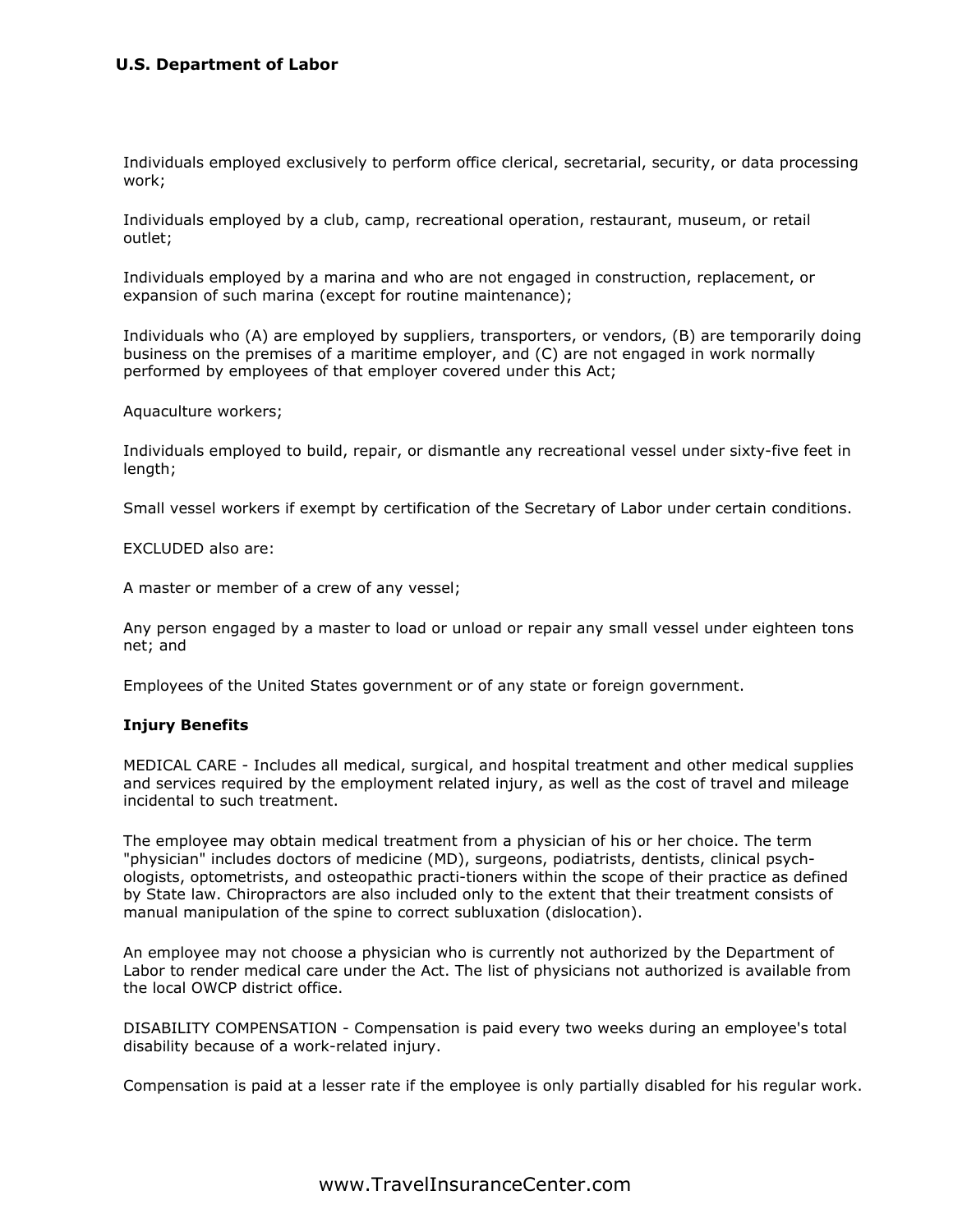Disability means inability to earn the same wages earned at the time of injury. Compensation is payable for disabilities that are permanent total, temporary total, permanent partial, or temporary partial.

PERMANENT TOTAL AND TEMPORARY TOTAL DISABILITY - Compensation is two-thirds of the employee's average weekly wage, subject to a maximum amount. The maximum rate payable for temporary total disability changes each October 1, based on the current National Average Weekly Wage for the affected period. Compensation for permanent total disability is adjusted each October 1, based on the percentage change in the national average weekly wage from the previous year, subject to a maximum adjustment of 5%.

PERMANENT PARTIAL DISABILITY - Compensation is payable for the permanent loss or loss of use of certain parts or functions of the body, such as the loss of the arm, hand, fingers, leg, foot, toes, hearing or vision. Compensation is payable for a certain number of weeks for each type of disability as specified in the Act. For example, total loss of use of a foot entitles the employee to 205 weeks of compensation.

TEMPORARY PARTIAL AND NON-SCHEDULED PERMANENT PARTIAL DISABILITY - Compensation is two-thirds of the employee's weekly wage loss or loss of wage-earning capacity.

PERMANENT PARTIAL DISABILITY FOR RETIREES - If a worker suffers the onset of a latent occupational disease after retirement, compensation is two-thirds of the National Average Weekly Wage (NAWW) multiplied by the percentage of impairment resulting from the disease.

#### REHABILITATION

Vocational rehabilitation may include evaluation, testing, counseling, selective placement, and retraining, if the employee is injured and cannot return to the former job. Rehabilitation services may include the cost of tuition, books and supplies. A maintenance allowance not to exceed \$25.00 per week is also provided during retraining. The cost of vocational rehabilitation services is paid by the U. S. Department of Labor. Contact your nearest district office if you are interested in these services.

## **Death Benefits**

DEATH BENEFITS are paid to a widow or widower or other eligible survivors if the injury causes the employee's death. Reasonable funeral expenses are paid, up to a maximum of \$3,000.

The widow or widower receives 50% of the average weekly wage of the deceased employee for life or until remarriage. Additional compensation is payable  $-16\frac{20}{10}$  of the employee's average weekly wage - for one or more children.

If children are the sole survivors, 50% of the employee's average weekly wage is paid on behalf of the first child. Where more than one child is entitled to benefits, a maximum of 66%% applies, shared equally.

OTHER ELIGIBLE SURVIVORS - parents, brothers, sisters, grandparents and grand-children who were dependent on the employee.

Upon remarriage, a widow or widower receives a lump sum payment of compensation covering two years. Benefit payments to children, brothers, sisters, and grandchildren terminate when they reach 18, but may be extended to age 23 if the child or beneficiary is a student. Payments may